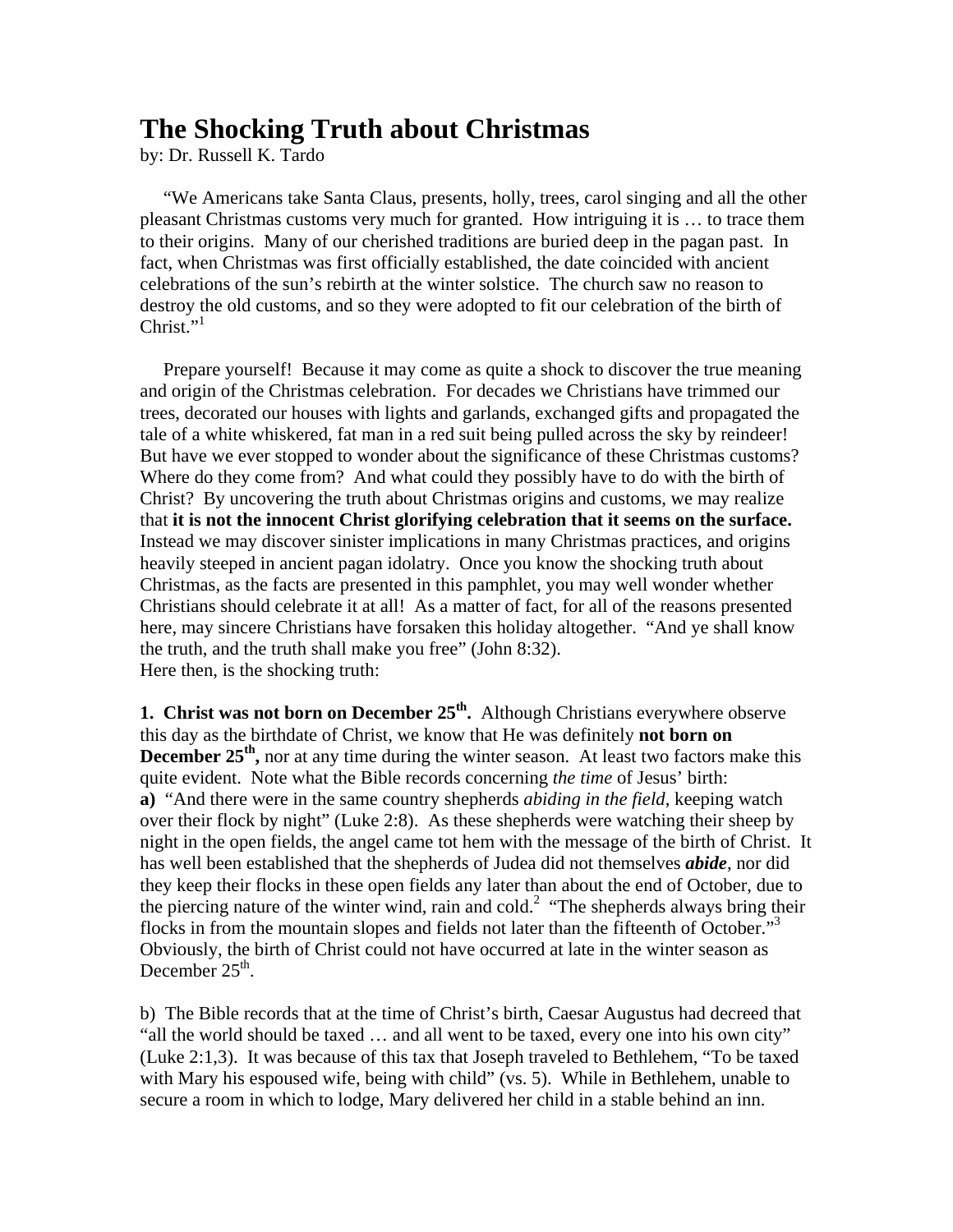Certainly this could not have occurred in the winter, since travel at that time of year was very difficult. Caesar would not have ordered such a taxation then since it would have been virtually impossible for everyone to comply. Travel was so bitterly hard and hazardous during the deep winter season that Jesus himself told the people to pray that their flight at the end of this age would not be in winter, "But pray ye that your flight be not in winter…" (Matthew 24:20). In fact, history records that these taxations always took place at the end of harvest, which was sometime in September or October, a much more logical time for taxation and travel.<sup>4</sup> Obviously, Christ could not have been born on December  $25<sup>th</sup>$ . His birthdate was probably sometime in the fall of the year, but no exact day can be determined. Even the Roman Catholics are compelled to admit, that "The date of Christ's birth is not known"<sup>5</sup>

Dear reader, isn't it amazing that no one knows the date of the most important birth in the history of mankind? We know the birthdates of many famous, ancient men, from the Caesars to the Pharaohs, and in fact, "…in Egypt, birthday celebrations can be documented back to the  $13<sup>th</sup>$  century BC."<sup>6</sup> But there is not one single reference in all 66 books of the Bible, and not one mention in early church literature pinpointing the date of Christ's birth. Obviously, *God did not want us to know the date Christ was born!* We must remember that the Son of God pre-existed from eternity with the Father. Perhaps for us to affix a "date of birth" to Christ who always was, is to detract from His divinity. One thing is certain; if God wanted the church to celebrate the birth of His Son, *He would have told us to do so!* Reasonable minds can only conclude that the reason the Bible is silent on the subject, is because *it was never God's intention for Christ's birthday to be celebrated!*

 However, *we do celebrate Christ's death!* It is through His death and atoning sacrifice that we are reconciled to God, and have forgiveness of  $\sin$ .<sup>7</sup> Every time we partake of the communion of the bread and cup, we are celebrating the death that purchased our redemption (I Corinthians 11:23-28).

2. **Christmas is not a Bible doctrine.** One author asked: "…What was Christmas? Had Christ or His apostles made it a holy-day?" Is there any passage anywhere in the Bible encouraging us to celebrate Christ's birth? Emphatically NO! This author continues, and answers himself: Christmas "...was a survival of the old pagan Saturnalia."<sup>8</sup>

 Another writes: "If our blessed Lord had wanted us to celebrate His birthday, He would have told us when to celebrate it, and how to celebrate it. But Christ never told anyone to celebrate His birthday. Furthermore, we know from the Bible and from church history that the apostles and the early church never celebrated Christ's birthday. The Bible is God's complete and final revelation to man, and it tells us everything we need to know for our spiritual lives (II Timothy 3:16). We don't have to go outside the Bible for anything. God's word tells us how we're to worship, how we're to give money for the support of the Lord's work, how to evangelize the lost, how to observe the Lord's supper and everything else pertaining to the Christian life. But not once in the Bible does God tell us to celebrate Christmas! We're told to remember the Lord's death, but nowhere are we told to celebrate His birth. God's people are supposed to be Bible people. We're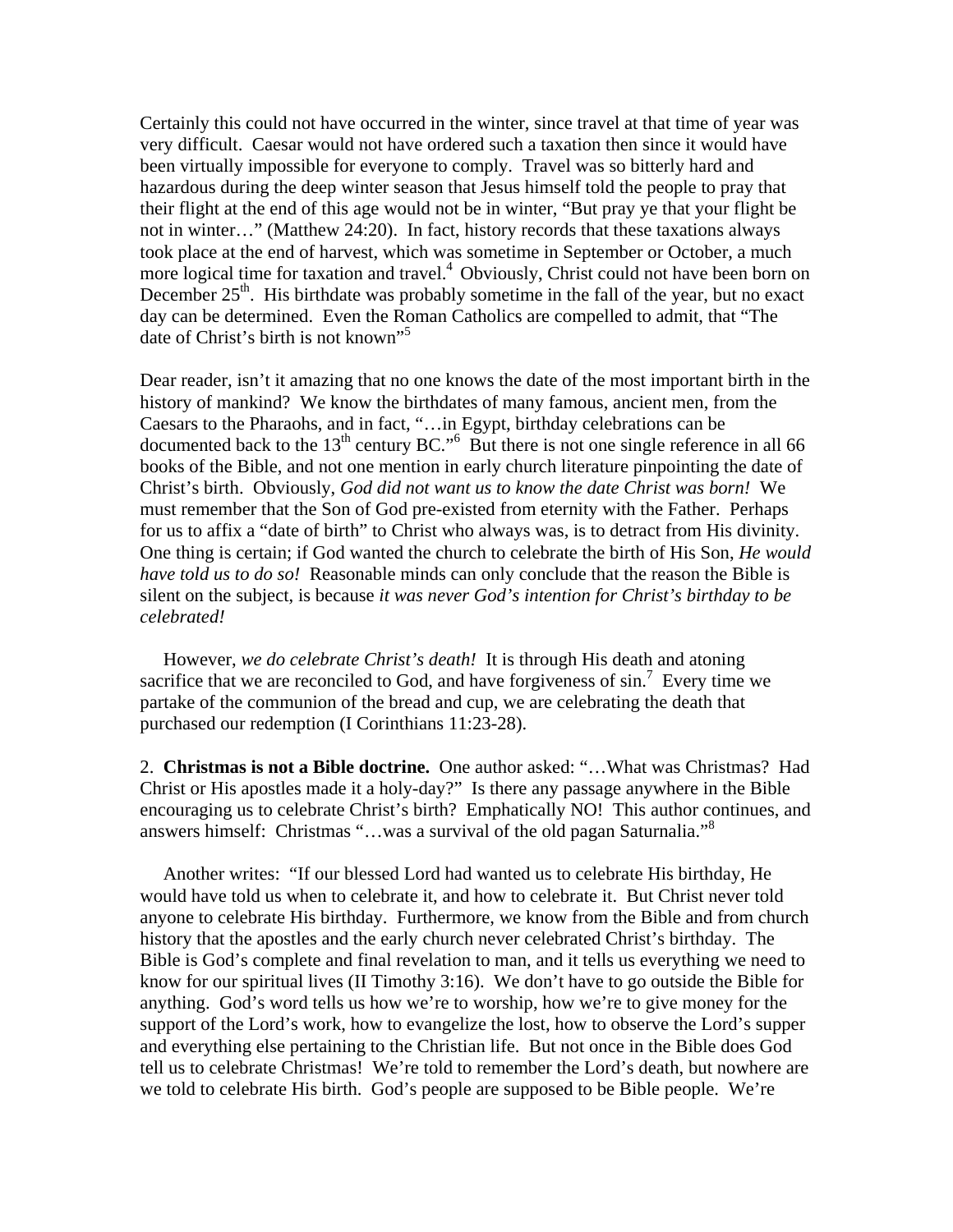supposed to live by the teaching of God's holy Word. So the very fact that Christmas is never mentioned in the Bible is sufficient reason for us not to have anything to do with it." $9$ 

3. **December 25th does have profound religious significance.** Although we have clearly demonstrated that December  $25<sup>th</sup>$  was not Christ's birthday, that day does have profound religious significance. In fact, long before Christ was born, December  $25<sup>th</sup>$  was the most widely recognized and celebrated holiday of ancient times among the idolatrous nations. This day was universally recognized and celebrated as the birthday of the sun god, Mithra, who also was known by other names in different parts of the world. The birthday of other sun gods such as Osiris, Horus, Hercules, Bacchus, Adonis, Jupiter, Tammuz, Saturn, etc., was celebrated on December 25<sup>th</sup> also. **Christmas originated with pagan sun worship!** As one writer says: "Instead of this being the time of our Savior's birth, it was the very day and season on which the pagans for centuries had celebrated the birth of the sun god!"10 It was the celebration of the winter solstice! A time for merriment, revelry and drunkenness (the very same way many celebrate it still today). Most of our current Christmas customs, such as decorated evergreen trees, lights, holly and mistletoe, exchanging presents, parties and revelry, all were essential elements of this pagan winter solstice.

 History records just how firmly entrenched these heathen celebrations had become in society, and when the Roman Catholic church could not persuade the public to give up these idolatrous practices**, they adopted them!** The Catholic church adopted every pagan aspect of this abominable custom, including the date, and simply renamed it. Now instead of representing the birth of Tammuz or Saturn (or any of the sun-gods), it was supposed to celebrate the birth of Christ. **They mixed Christianity with paganism!** "It was in the fifth century that the Roman Catholic church commanded that the birth of Christ be observed forever on December  $25<sup>th</sup>$ , the day of the old Roman feast of the birth of Sol—one of the names of the sun-god."<sup>11</sup> No honest investigator could deny these plain facts. *When you celebrate Christmas, you are actually participating in an ancient sun-worship ritual. It is nothing less than sacrilegious idolatry!*

 Britannica has this to say about Christmas: "Its observance as the birthday of the Savior is attended with *secular customs often drawn from pagan sources;* indeed, both Christmas and Epiphany, which falls 12 days later on January 6<sup>th</sup>, are *transformed pagan celebrations of the winter solstice,* and so closely linked that their origins cannot be discussed separately. December  $25<sup>th</sup>$  in Rome ... was the date of the a pagan festival ... the birthday of the unconquered sun (god)."<sup>12</sup> (Italics mine.)

Nothing could be plainer. December  $25<sup>th</sup>$  is the celebration of pagan sun deities, not the birthday of Christ! The Bible says, "Put away the strange gods that are among you, and be clean …" (Genesis 35:2). *Christians should have nothing to do with it.*

4. **The Christmas celebration is an abominable mingling of truth with falsehood.** It mingles right with wrong, and pollutes the purity and truth of Christianity with the abominable practices of heathenism. How dare we pollute the holy name of Jesus with the vile customs of sun-worship? How dare we mix the purely pagan elements of Christmas, such as the Christmas tree, boughs, wreaths, holly, mistletoe, Santa Claus,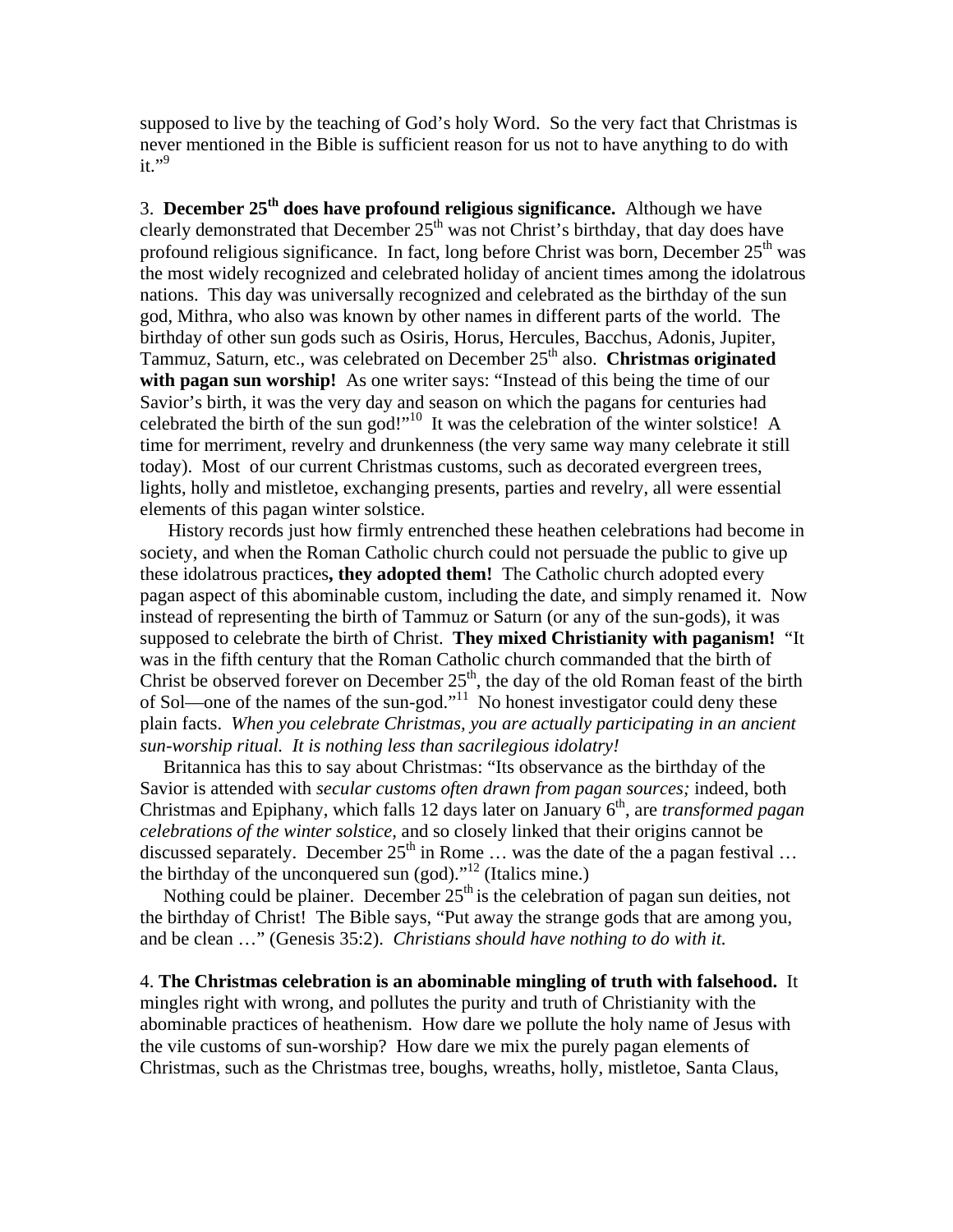exchanging of presents, etc., with the true worship of Christ as commanded in the Bible? Do you honestly think God looks with favor upon such a mixture?

"Thus saith the Lord God; are ye polluted after the manner of your fathers? For when ye offer your gifts … ye pollute yourselves with all your idols, shall I be inquired of by you? … *pollute ye my holy name no more* with your gifts, and with your idols.? (Ezekiel 20:30,31,39) "For what fellowship hath righteousness with unrighteousness? And what communion hath light with darkness? And what concord hath Christ with Belial? Or what part hath he that believeth with an infidel? And what agreement hath the temple of God with idols?" (II Corinthians 6:14-16)

 It is an abomination to God, to take a thoroughly idolatrous holiday, and with all of its attending practices and customs, simply change the name and call it "Christian". *There is nothing Christian about Christmas!* It is 100 percent pagan. One author has well noted: "Christmas looks out at us from the shadow of the groves of the Druids who knew not Christ, and it is dear to those who now renounce the name of Christian. The Christmas log, is but the Saxon Yule-log burning on the English hearth, and *the blazing holiday temples of Saturn shine again in the illuminated Christian churches.* It is the pagan mistletoe under which the Christian youth kisses the Christian maid. It is the holly of the old Roman Saturnalia which decorates Bracebridge Hall on Christmas Eve. The huge smoking baron of beef, the flowing oceans of ale, are but survivals of the tremendous eating and drinking of the Scandinavian Walhalla. The Christian and ante-Christian feeling blend in the happy season and the Christian observance mingles at every point with the pagan rite. It is not easy to say where the paganism ends and the Christianity begins." $^{13}$ 

 How clear it is for all who have eyes to see! Blatant, outright paganism has been incorporated into the church of Jesus Christ through the Christmas celebration. What an unholy amalgamation to mix the name of the holy Son of God, with the depraved deities of the ancient heathen nations! Originally, the church would have nothing to do with the winter solstice celebrations. But the Roman Catholic church, under Constantine, began, "the adoption under Christian forms not only of pagan rites and ceremonies, but also of pagan festivals. In order to reconcile heathen converts to the new faith, these relics of paganism, like antique columns transferred from ancient temples to adorn Christian churches, were freely incorporated into the Christian ceremonial. Thus it was that Christmas was transferred to the  $25<sup>th</sup>$  of December, the time of the Roman Saturnalia, and became invested with much of the paraphernalia of the heathen festival."<sup>14</sup> In Rome, the Saturnalia was the most vile, immoral feast that ever disgraced that pagan city. It was a season of license, drunkenness and debauchery. The spirit of revelry prevailed, and the entire city wantonly indulged in the filthiest sorts of immorality imaginable.

 Dear reader, isn't it plainly obvious to you, that though its name has been changed, the same spirit of merriment is present in our modern Christmas celebrations? There is no doubting the fact that Christmas is the most drunken, immoral time of the whole year. Any liquor salesman would tell you that more alcoholic beverages are bought, sold,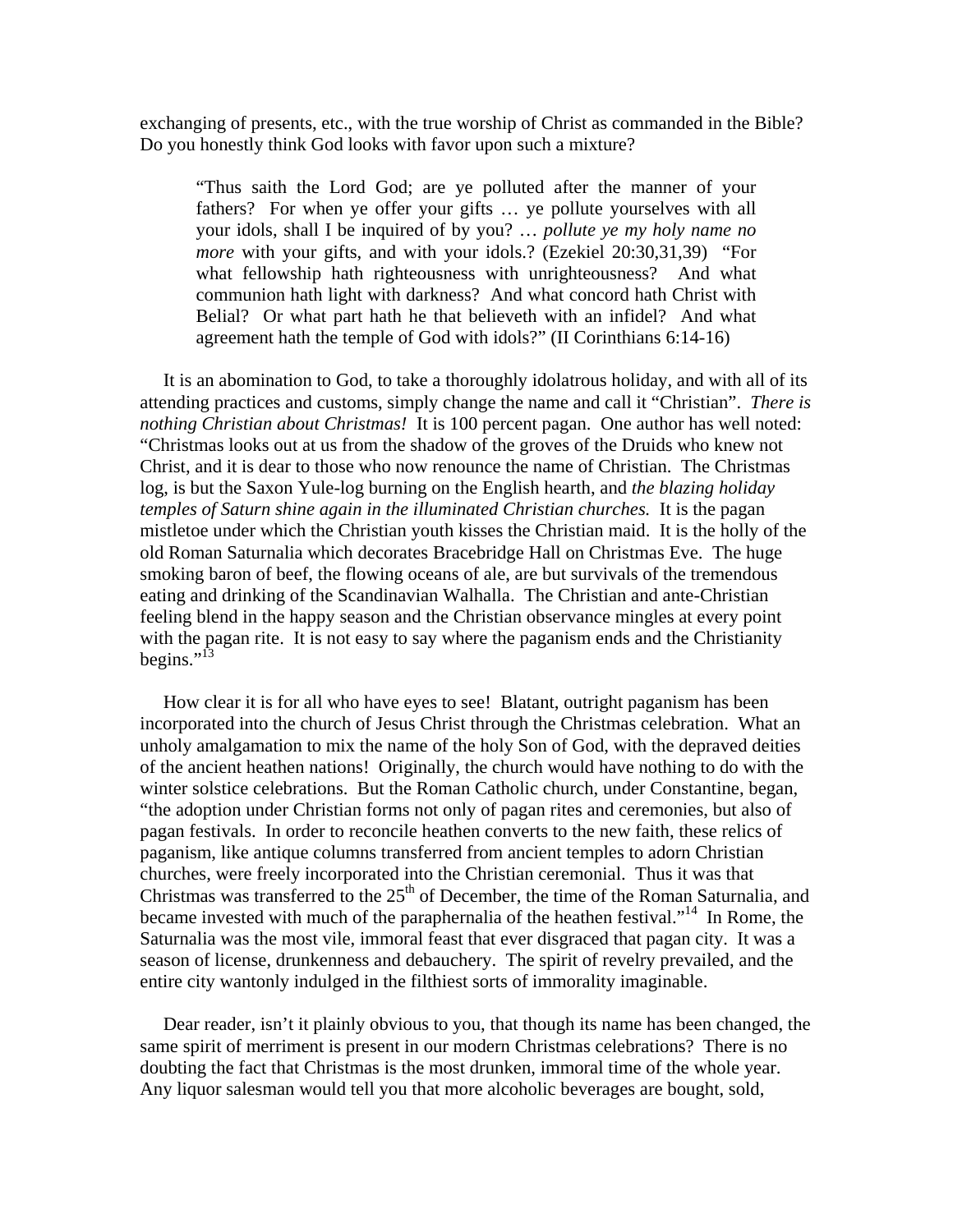given, and consumed at Christmas than at any other time of the year. That fact alone assures me that Christmas is not of God! If it were, it would be a time of holiness and repentance, of drawing closer to God and turning from sin. It would be a time when true spirituality and godliness abounded, but instead, just the opposite it true. The public celebrates it just as the ancient Saturnalia was celebrated, with drunkenness and office parties, with revelry and lewdness, with blasphemy and indulgence in every sort of sin imaginable. This is the true spirit behind Christmas.

 One writer commented, "It is a time when the world is turned over to drunkenness, revelry, debauchery, shame, and misrule. It is a time of exchanging gifts, singing religious songs called Christmas carols, and at the time the whole world is one madhouse, religious and otherwise. The non-religious world will cover up their ungodliness and wickedness with Christmas carols which will be played and sung in every saloon, every sporting house, every gambling hall, and every brothel over the world. The religious world will give vent to the wickedness of their hearts in these days of debauchery under the guise that they are celebrating the birthday of Christ. Thousands of church members will get drunk at Christmas when they would not get drunk at any other time. Church will turn their buildings over to Christmas pageants, Christmas programs, Christmas trees, and exchanging of gifts, with hilarity and frivolity, in the spirit of the festival. All of these in their different spheres will believe they are doing God's will. Christmas Day will be a day of feasting and drinking, drunkenness and dancing and frivolity, as very seldom witnessed at other times of the year. Is this they way to celebrate the birthday of Christ? I certainly wouldn't want you to celebrate my birthday like that. Then how sacrilegious it is to celebrate the birthday of the Lord Jesus Christ in such a manner."<sup>15</sup>

5. **All the elements and symbols commonly associated with Christmas have pagan overtones and idolatrous significance.** Haven't you ever been curious about what Santa Claus, exchanging gifts, trees, ornaments, lights holly, etc., has to do with the birth of Christ? Actually, they have nothing at all to do with His birth, and nothing whatsoever to do with Christianity! But they do have a lot to do with the idolatrous feast of the Saturnalia. For instance:

 The Christmas tree, holly, ivy, and mistletoe greenery were widely considered as symbols of immortality and fertility among the ancient pagan nations, since these evergreens never lost their leaves or turned brown (symbolizing death) through the winter season as did the other trees. Therefore, a certain reverence was attached to them by the superstitious pagans.

 Says one author, "Our primitive forefathers brought in green branches at the winter solstice, and used them in magical rites to ensure the return of vegetation. Roman houses were decorated with laurel and bay … and for many centuries now, Christian homes and churches have burst into greenery at Christmas time. It is true that the early church forbade the custom, as savoring of paganism, but it was too deeply rooted for such prohibitions to have permanent effect. Holly, ivy and mistletoe are the favorite decorations now, as they were in earlier times. To our ancestors they were strong life symbols, not only because they are evergreens, but also because, unlike most plants, they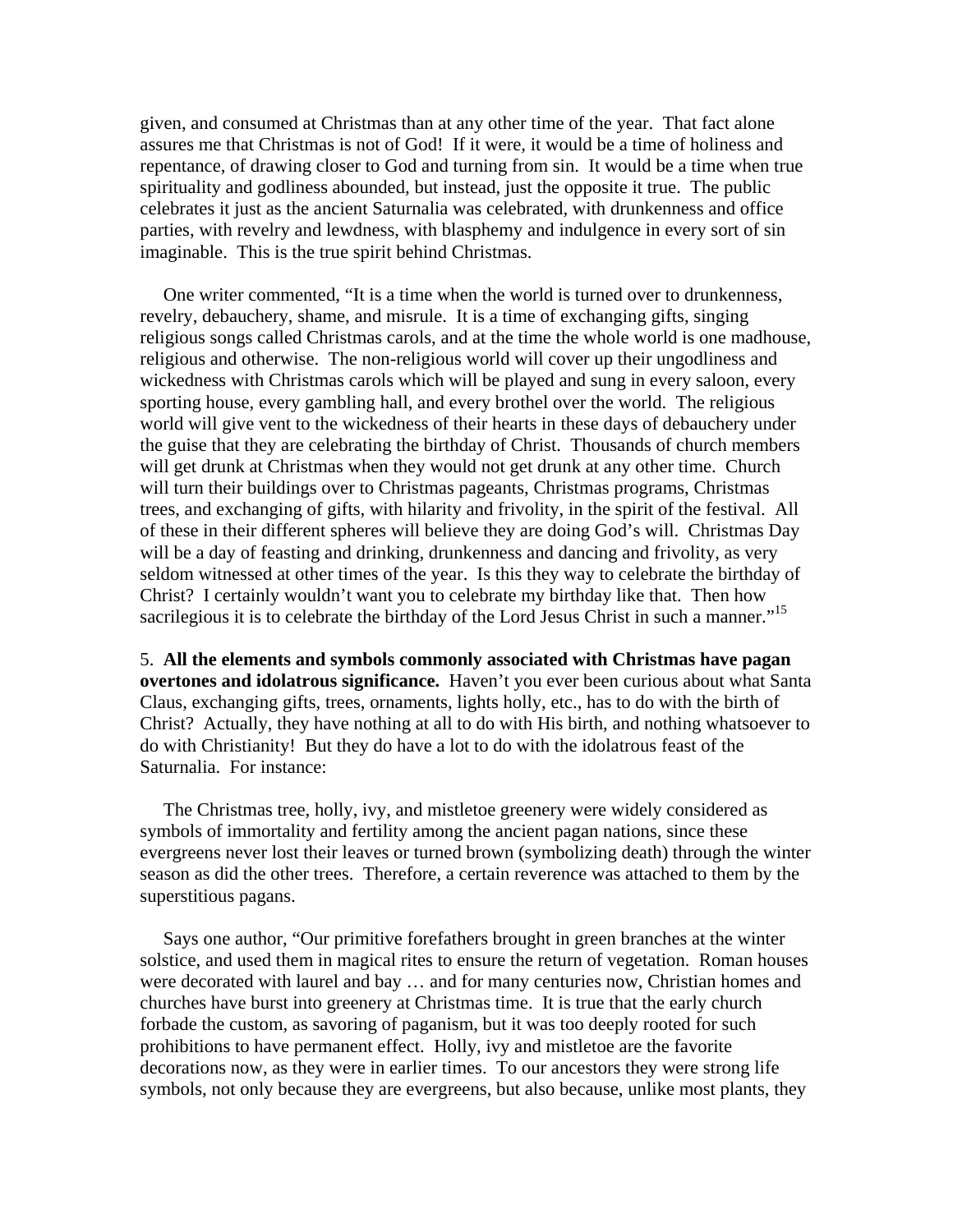bear fruit in winter. By tradition, holly is masculine and ivy feminine, thus both are needed if all in the house are to share in the blessings they imply (i.e., fertility). Mistletoe, the Golden Bough of classical legend, was held sacred by the Celtic Druids and by the Norsemen. It was once called … the plant of peace, under which enemies were reconciled in ancient Scandinavia. It brought good luck and fertility. It protected the house that contained it from witchcraft and was an antidote to poison. Yet, unlike holly and ivy, it never quite lost it heathen character..."<sup>16</sup>

 Another states, "Why kissing is associated with mistletoe is somewhat obscure. But because of mistletoe's role as a fertility symbol, it stands to reason that the kissing associated with it carries sexual rather than merely platonic implications. The practice is believed to have originated with the Celtic Midsummer Eve ceremony when the mistletoe was gathered. During that festival the men would kiss each other as a display of their homosexuality. The custom was later broadened to include both men and women. Some historians believe that kissing under the mistletoe is reminiscent of the temple prostitution and sexual license that was most prolific during the Roman Satunralia."17 Thus we can plainly see that the use of this greenery at Christmas perpetuates that ancient religious rites and superstitions that God so vehemently condemns.

 Make no mistake, the current custom of cutting down a perfectly good, healthy tree, propping it up in our homes, and decorating it with tinsel and globes certainly does not spring from any Christian tradition! It was an idolatrous practice of the ancient pagans, that has been passed down through the centuries. Why should the church of the Lord Jesus Christ perpetuate a custom that is anti-Christ in nature?

 One writer stated "millions of young trees are annually sacrificed to satisfy American's Christmas god, Tammuz. During the weeks of Christmas festivities one is met everywhere with these dead evergreen trees arrayed in their glitter and tinsel, reminding us of the lifeless pagan gods of old. But behold! As the fervor of festivity dies down, out goes the stripped and bedraggled remains of the Christmas god into the junk pile! Yet thousands of untaught people will gladly go hungry and willingly deprive their families of necessary things in order to buy and decorate this same Christmas tree. The first decorating of an evergreen tree was done by pagans in honor of their god Adonis, who after being slain was brought to life by the serpent Aesculapius. The representation of this slain god was a dead stump of a tree. Around this stump coiled the snake Aesculapius, a symbol of restoring life. And lo, from the roots of the dead tree comes forth another and different tree-an evergreen tree symbolic to pagans of a god who cannot die! In Egypt this god was worshipped in a palm tree as Baal-Tamar. The fir tree was worshipped in Rome as the same newborn god as Baal-Berith, who was restored to life by the same serpent, and a feast was held in honor of him on December  $25<sup>th</sup>$  called the 'Birthday of the unconquered Sun'."18

 In numerous Bible passages, the "green" tree is associated with false worship and idolatry.<sup>19</sup> Since most trees are green at one time or another, these passages most certainly refer to a tree that is especially noted for being green – the evergreen. With that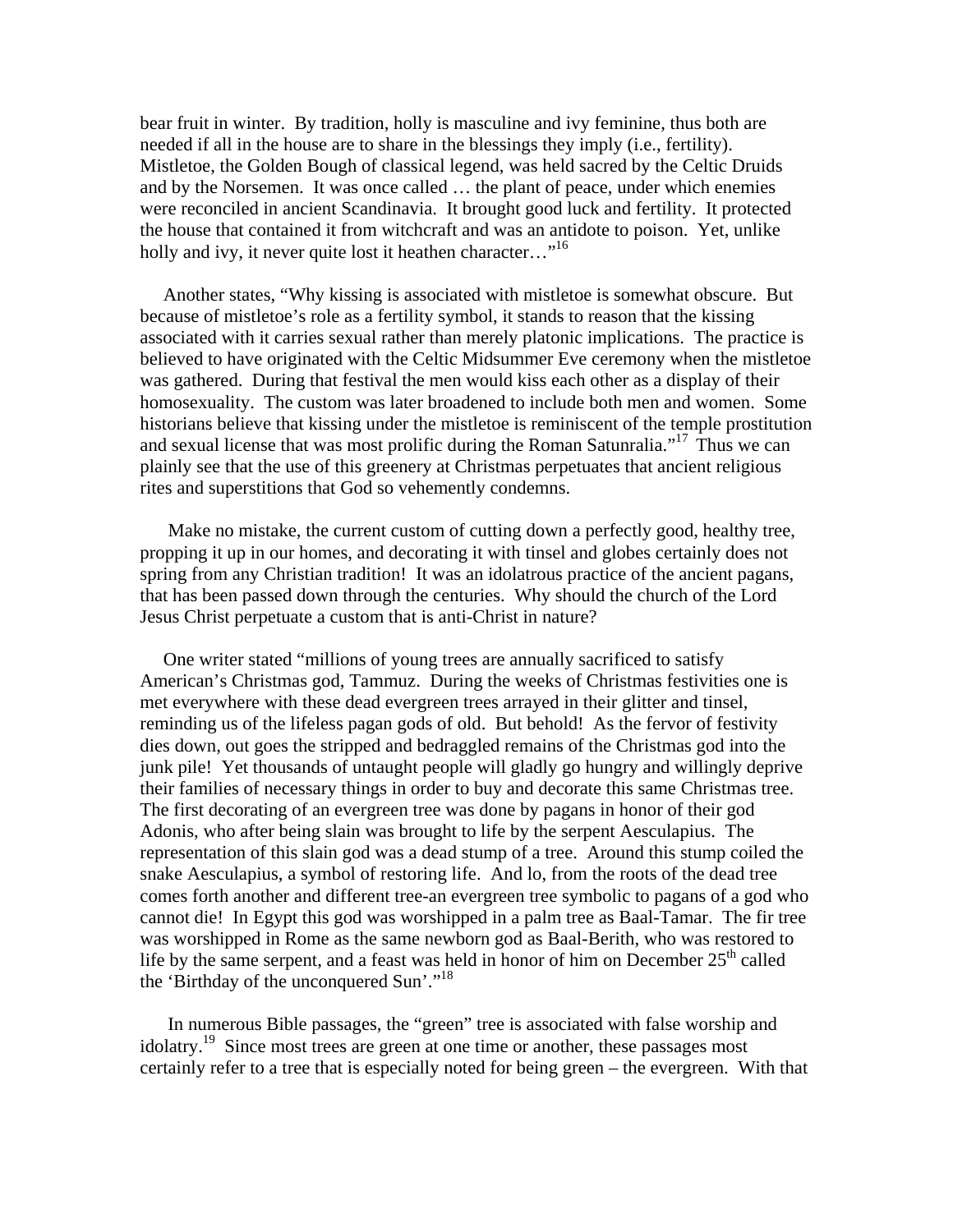in mind, consider what God says in Jeremiah 10:1-5, and compare it to the present custom of decorating a tree at Christmas time:

"Hear ye the word which the Lord speaketh unto you, O house of Israel: "Thus saith the Lord, Learn not the way of the heathen, … For the customs of the people are vain: for one cutteth a tree out of the forest, the work of the hands of the workman, with the axe. They deck it with silver and with gold; they fasten it with hammers, that it move not. They are upright as the palm tree, but speak not: they must be borne, because they cannot go."

Although some commentaries have suggested that the trees mentioned in this passage were carved into the shapes of varying pagan deities, we must acknowledge that in fact, the verses say nothing about the tree being shaped or carved at all-only that it was cut down out of the forest by a workman with an axe, and then decorated with silver and gold, just like the modern Christmas tree. In commenting on this passage, one writer well noted: "Now of course the people in the days of Jeremiah, as the context goes on to show, were actually making an idol out of the tree. We do not mean to infer that people who today place Christmas trees in their homes and churches are WORSHIPPING the tree. What we are saying is that today's use of the tree is plainly a carry over from paganism …"20 Though you may insist that you do not worship the Christmas tree, you cannot deny that the whole concept is pagan!

 Then too, we must mention the "dark presence" many have felt when in a dimly lit room with a Christmas tree. Not merely the over-active imaginations of "spooky" individuals, bringing these forbidden objects into your home does indeed invite in another presence also-the spirits associated with the rites and rituals of the ancient pagan fertility groves, in which the evergreens played an integral part. Commenting on this very thing, one researcher said, "The phenomenon of evergreen inside a house has a presence far beyond its festive meaning. Innocent enough in a modern room, or in any room fully lit for the occasions, it may have quite another effect in a house not brightly lit; holly in clumps at picture level-above you, in fact-can frown darkly, gather shadows, appear to contain some sort of *suspended life*. Similarly, the presence of even a mediumsized Christmas tree, unlit, *stands like a personage*. Such impressions are not consciously welcomed … but they are part of the same thing, and of a strangeness to the house with all its new reflections of tinseled glitter, its mirrors freshly alive. Nowadays few people may notice this in the crowded time before Christmas; but it can still be felt in the quieter evenings that follow. It is a powerful time, full of ancient apprehensions. Along-side the brightness... there rides a darkness of old instincts."<sup>21</sup>

 Discerning Christians have long realized that many objects, especially those associated with occultism or idolatry, actually attract demon spirits like magnets attract iron. Be forewarned, Christmas *presents* may not be the only *presence* around your tree! When will Christians obey God's command to, "Learn not the way of the heathen … for the customs of the people are vain."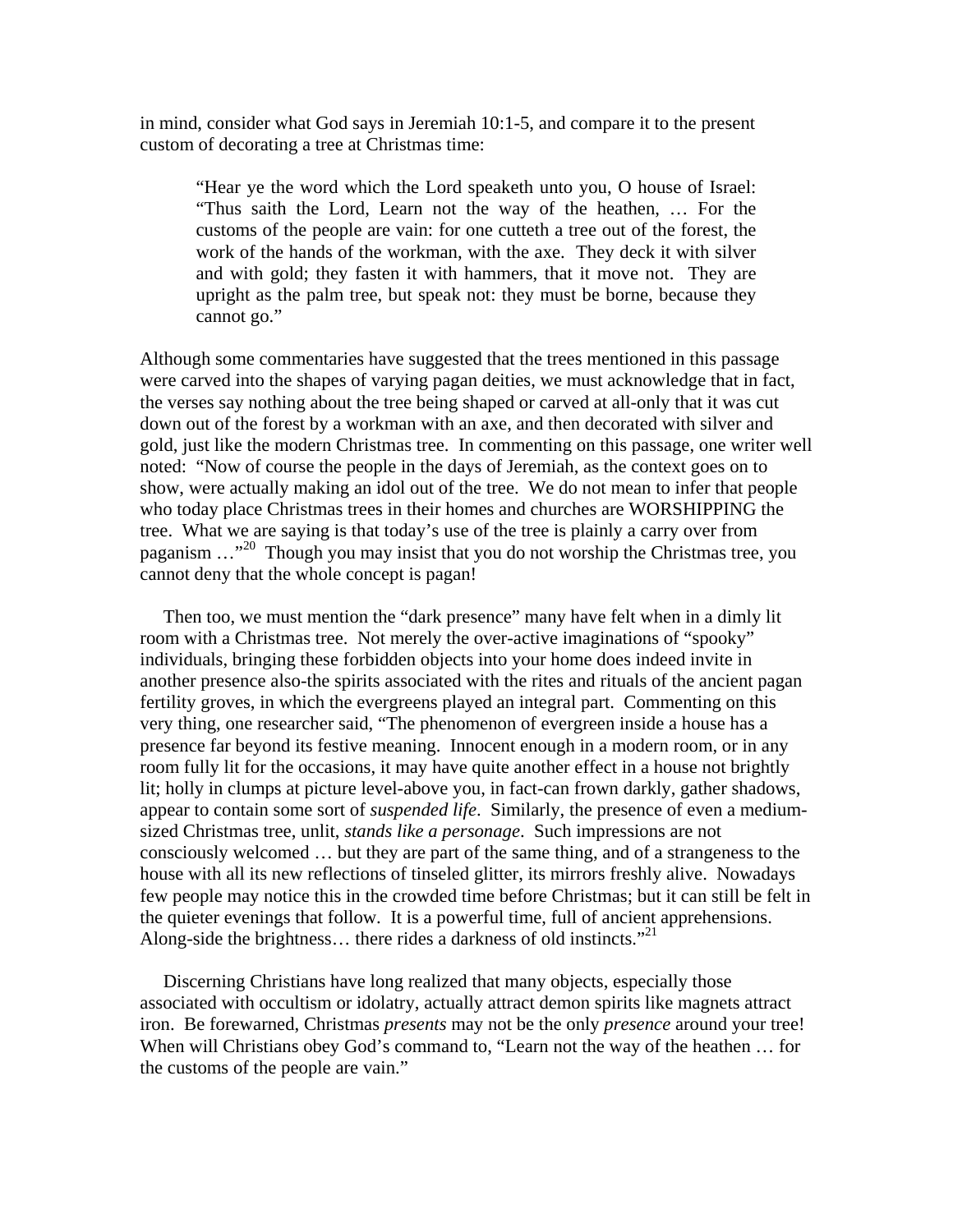**The Exchanging of Gifts**. For many people, buying and exchanging gifts is the most important part of Christmas. Many go heavily into debt to buy presents that can't afford to give to people they don't even like! Most assume that the Christmas tradition of exchanging gifts is a reenactment of the Magi bringing gifts to Jesus, but such is plainly not the case. There is indisputable evidence that exchanging gifts at this time of the year was in important part of the Roman Saturnalia celebration. Said one author, "The tradition of gift-giving during the holiday season began even before there was a Christmas. Ancient Romans exchanged gifts during the winter festival of Saturnalia."<sup>22</sup>

 Tertullian also mentions that the practice of exchanging gifts at this season was a part of the pagan Roman Saturnalia. When this mid-winter festival was adopted into the Roman church, this custom was also adopted. As usual, however, apostate leaders tried to find some point of similarity between the pagan and Christian religion – to make the merger seem less obvious. In this case, reference was made to the fact that the wise men when they came to see the Christ-child presented to him gifts. Some suppose that this is where the custom of exchanging gifts at Christmas time came. But not so. *The wise men did not exchange gifts among themselves.* They presented their gifts to Jesus who was born king of the Jews. (It was an Eastern custom to present gifts when coming into the presence of a king.) But these gifts were not birthday gifts. $^{22}$ 

 How do we know that these were not birthday gifts? Because the Magi (wise men) did not come to visit Jesus until He was nearly two years old! (Matthew 2:16) The shepherds came from the fields to visit Jesus at His birth, but it was nearly two years later before the Magi arrived. Even if we believed that the Magi brought "Christmas presents" to Jesus, how does that justify our buying gifts for each other? Shouldn't we instead give some sort of a sacrificial gift or offering to the church, Christ's body? (I Corinthians 12:27) Wouldn't that be much more consistent? After all, it is supposed to be His birthday, isn't it? What would you think, if the whole world celebrated your birthday, but no one brought presents to you? What then must Christ think? Everyone comes together in the spirit of the celebration, and gives gifts at Christmas to everyone but Him. And it's supposed to His birthday they're celebrating! Sadly, people often buy so many gifts (for people who don't really need them), that they have nothing left to give to the Lord!

 One writer, in reference to this pagan custom, said, "The exchange of gifts and greetings at or near Christmas time began long before Christianity. In the beginning these … presents are said to have been simple boughs of greenery brought from the groves of the goddess Strenia, ... Many were charms as well as gifts."<sup>24</sup>

 Did you know that the early Christians refused to exchange gifts at this time of the year? They knew where the custom came from! It was thoroughly pagan. "Because gift-giving was so essential a part of the pagan celebrations, the early church frowned upon it as sternly as upon other and more questionable New Year customs. In the first centuries, Christians did not give each other presents in the Christmas season."<sup>25</sup> Christians in the United States did not practice this heathen custom of exchanging gifts at Christmas until the  $19<sup>th</sup>$  century<sup>26</sup>, when the merchants revived it in order to enrich their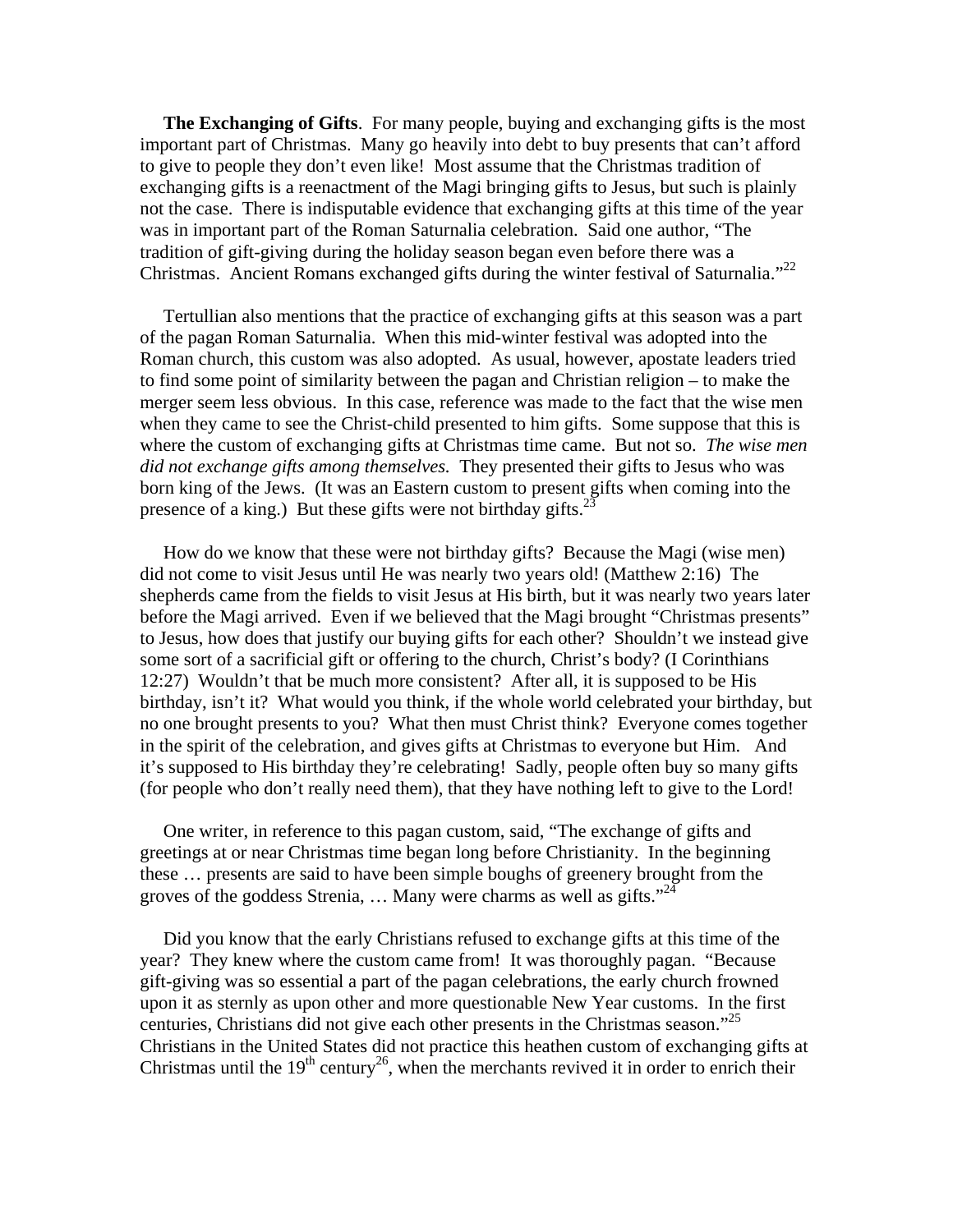own coffers. *It's a merchants' holiday!* As much as 50 percent of some merchants' business is transacted at this time of year, so you know why they love Christmas.

 What a joyous liberation the people of God experience when they forsake this pagan ritual. I didn't realize what a burden I carried until God delivered me from the whole heathen practice. Did you know that the only place in the entire Bible where the exchanging of gifts is mentioned is in Revelation 11:10: "And they that dwell upon the earth shall rejoice over them, and make merry, and shall send gifts one to another ..." Although this sounds like Christmas, the context plainly shows it to be a wicked celebration of the death of God's servants. Then (as now), it will be an anti-Christian celebration. Can you see anything "Christian" is this commercial, materialistic, drunken festival? Dear reader, why don't you give up this carry-over-from-paganism custom? Christ isn't glorified in it. If anything, He's forgotten!

 **Santa Claus.** Some would have us to believe that America's jolly Santa Claus was once Saint Nicholas, a kindly old saint who generously gave gifts to the needy. The facts of history however, prove otherwise. Actually there is no valid evidence that any "St. Nick" ever existed (in spite of Roman Catholic tradition). But the customs and traditions from which Santa Claus evolved, trace him back to Odin or Saturn – *the sun-god himself!* Santa has been called by many names in different countries down through the centuries, but the customs that surround him have remained steadfastly the same. He has always been "an old, old, very old gray-bearded gentleman, and this is as it should be for his age is immense. *Once he was Odin* … But when Christianity drove away the old gods, *he remained, and appeared again as St. Nicholas."* He "is always someone mysterious and shadowy, outside the run of ordinary human experience. His home is far away in Heaven or at the North Pole or in some remote country from which he comes on horseback, or in a sleigh drawn by reindeer. He may come secretly by night, or openly in the winter daylight, accompanied by a train of masked demons and strange animal forms. Often *he is associated with fire*, entering the house by the chimney, or leaving gifts by the hearth" (remember, he's a *sun-god*), and "like the ancient gods from whom he is descended, he can read the heart and knows the hidden thoughts and actions of those he visits."<sup>27</sup>

 Undeniably, Santa Claus is a "god" of some sort, for he has attributes of deity. He can visit every house on earth in one night (omnipresence); he knows everything about every child's behavior (omniscience); he rewards the good and punishes the bad, *just like God!* Even Christian parents have suggested to their own children that Santa is god, by saying things like, "You'd better be good because *Santa is watching you*," or "Let's go and tell Santa what you want for Christmas." etc. What an abomination this is in God's sight, for Christian parents to teach their children to reverence Santa instead of Him! God said, "Thou shalt have no other gods before me" (Exodus 20:3). As one author asked, concerning a "divinity" attached to Santa Claus, "Can it be that we are back again with Odin, the ancient gift-bringer, still going invisibly about at yuletide, as in past centuries, through the lands where he was once supreme?"28 Make no mistake, this Santa Claus is nothing less than the pagan god once worshipped as Odin or Saturn!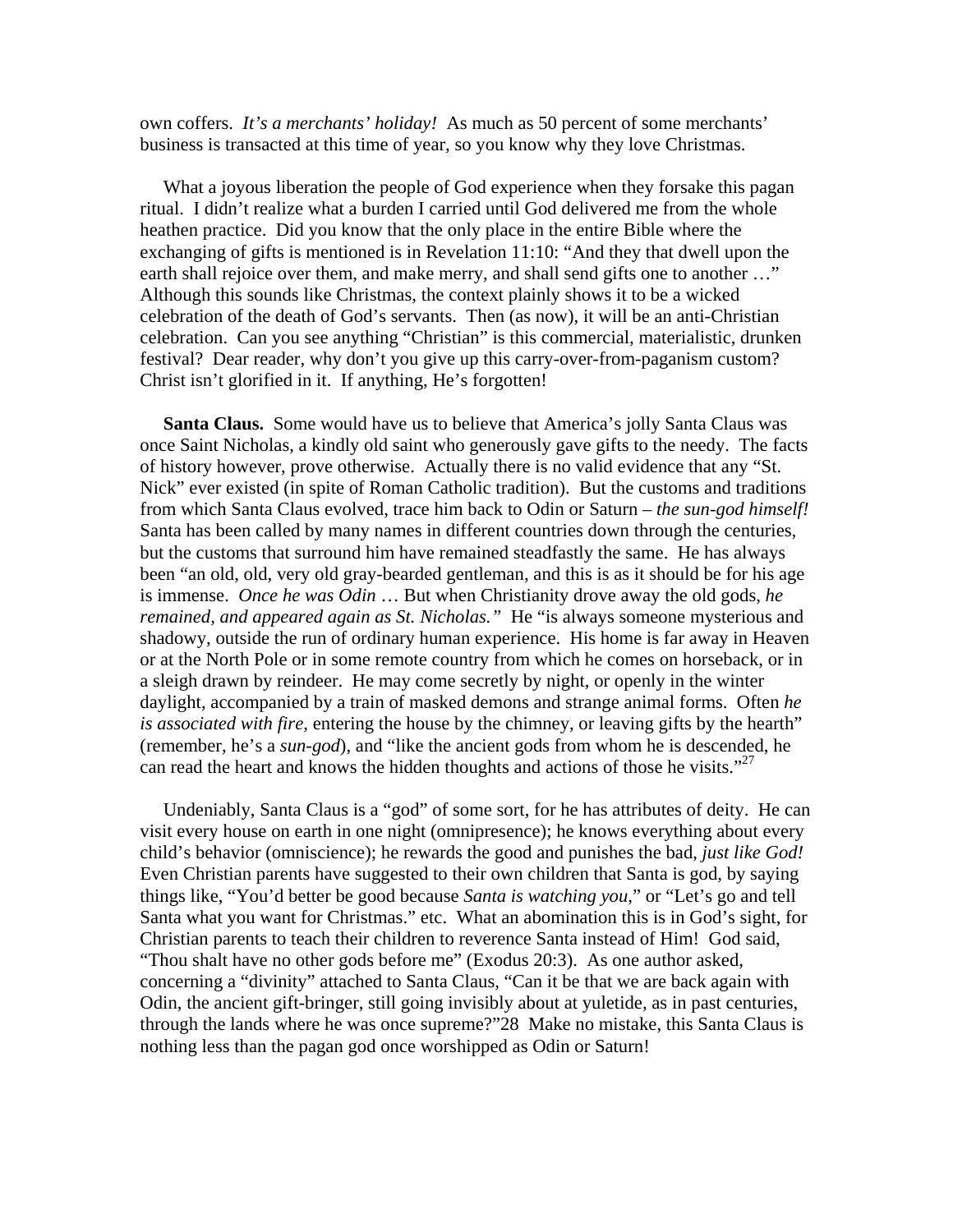"They provoked him to jealousy with strange gods. They have moved me to jealousy with that which is not God; they have provoked me to anger with their vanities." (Deut. 32:16,21)

 Shockingly, the first "Santa" can be traced all the way back to a Carthaginian deity, a huge bronze idol whose fat swollen belly was an oven, and whose arms were extended making a "lap" or an "altar", to which parents brought their children, and laid them on that lap to be roasted alive! As an act of devotion to their false god, they sacrificed their own children. In the ancient custom, the children themselves were the presents the parents gave to "Santa." That gives a whole new significance to the act of bringing your children to Santa, and sitting them on his lap, doesn't it? Did you realize, that *in so doing you were re-enacting an actual scenario of ancient child sacrifice?* How dare we bring our children to this false god and encourage them to supplicate him for gifts and blessings? God will hold us accountable! We must forsake this idolatrous Santa-worship immediately.

"Make no mention of the name of other gods (i.e., Santa Claus?), neither let it be heard out of thy mouth." (Exodus 23:13)

**6. The early Christians consistently refused to celebrate Christmas!** The Roman Saturnalia with all of its festivities, merriment, garlands, lights, trees, exchanging of gifts, revelry, drunkenness, orgiastic sex, etc., was so thoroughly pagan and anti-Christ in nature, the true followers of Christ considered the whole celebration an abomination. It is well known and well documented, that the early church did not celebrate Christmas at all. "Within the Christian Church no such festival as Christmas was ever heard of till the third century, and that not till the fourth century was far advanced did it gain much observance."29 As previously noted, the Roman Catholic church adopted every aspect of the Saturnalia, and renamed it-supposedly sanctifying it and giving it a "Christian" significance. But it's *still a pagan festival though it wears a Christian name!*

 Whenever Christians longed for true spirituality and returned to the Bible as their source for all practice and belief, one of the first things they did was to forsake the unscriptural Christmas celebration. In England in 1644, parliament banned Christmas, calling it "the Profane Man's Ranting Day". The Puritans disapproved of the Catholic implications of "Christ's Mass" and the worldliness associated with the holiday.<sup>30</sup> Even here in America, it was once against the law to celebrate Christmas, and anyone caught doing so was fined. "In 1659, Massachusetts passed a law fining anyone caught celebrating Christmas. Throughout New England, Christmas was suppressed."31 Although the Catholic influence was hard to suppress for long, and those laws were repealed some 20 years later, public schools remained open in Boston on December  $25<sup>th</sup>$ until 1870. "In the United States traditional Christmas customs were at first suppressed (as in England under the Commonwealth), because of the Puritan objection to them as pagan in origin, but since the middle of the  $19<sup>th</sup>$  century the celebrations have become increasingly popular and commercialized."32 Today few Americans know that Christmas was once outlawed in their country. Of course, we are not suggesting that laws be passed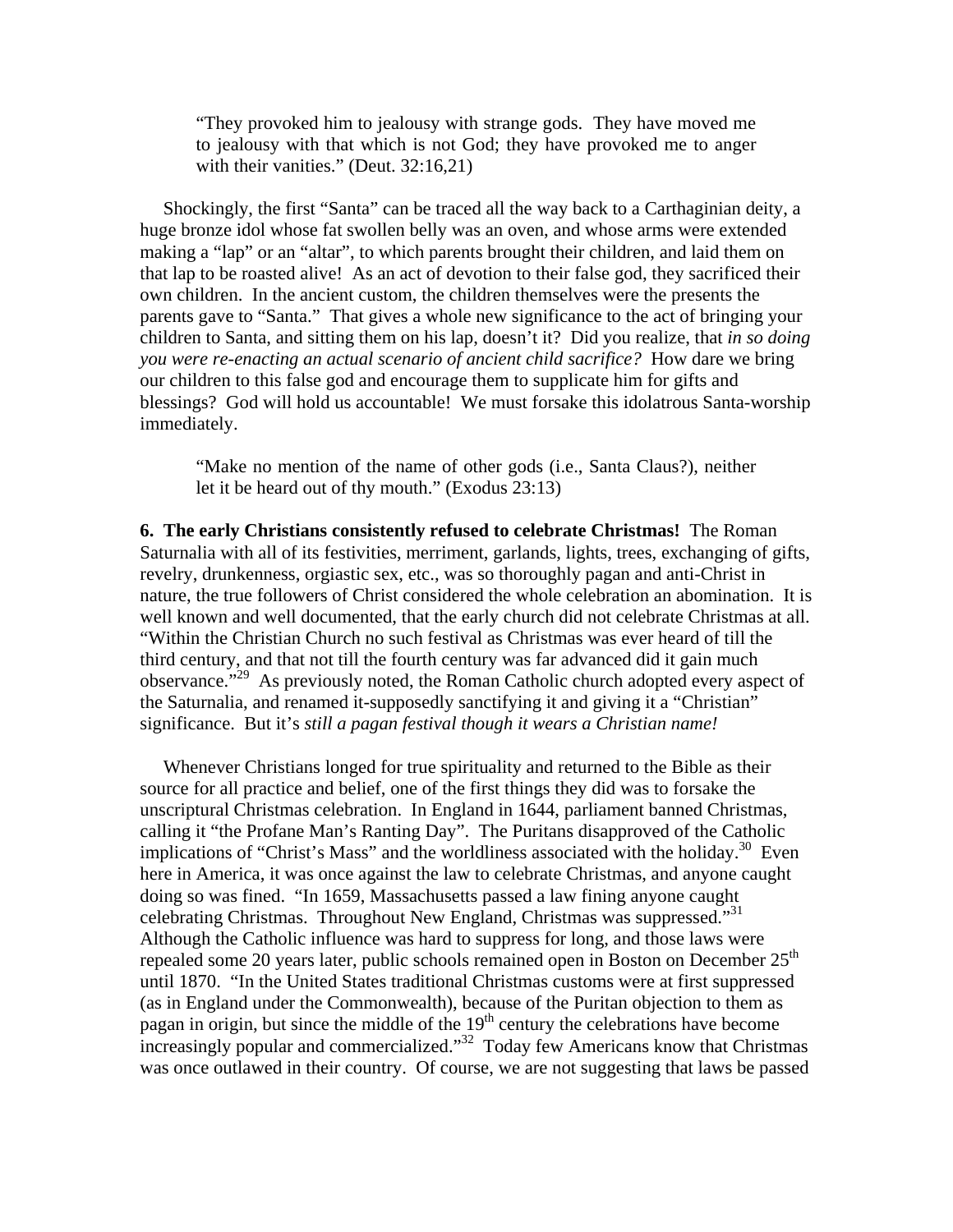banning Christmas; only that sincere Christians honestly decide whether they should participate in such an unscriptural pagan festivity.

Dear reader, *if Christmas were really of God, the world would hate it!* But the same sinners who hate Christ love Christmas. The biggest thieves, drunkards, liars, adulterers and hypocrites love Christmas. They love the parties, the festivities, the carols and the feasting and the merriment, but they hate everything that is truly spiritual. That should tell us it's wrong. For *whatever the world loves, God is sure to hate!*

"Whosoever therefore will be a friend of the world is the enemy of God" (James 4:4).

 How tragic it is that the Christian church today continues to hold this unholy alliance with the world in the celebration of Christmas. They put up the same forbidden trees in their homes (Jeremiah 10:1-5), cover it with globes (symbols of the sun – remember the Saturnalia is sun worship), they hand lights and garlands all around house and hearth (pagan symbols of firs and fertility), they lie to their children about Santa Claus (read Revelation 21:8 and see where liars go), and engage in virtually every other aspect of this renamed pagan festival, *just like the world!* Then they weakly encourage their congregations to "put Christ back into Christmas". *Christ never was in Christmas, nor will He ever be!* He never was a part of this fleshly, sensual, wicked festival. Even the very name "Christ-mas" smacks of the heretical rites that claim to offer up Christ as a sacrifice again and again, in a heathen "mass" (cf. Hebrews 9:26, 28).

 Do not think that this pagan holiday has been sanctified simply because it has been renamed. It's no less an abomination today than it was thousands of years ago. The Bible asks: "Can the leopard change its spots?" (Jeremiah 13:23) Of course not! You might stop calling it a leopard and start calling it a "puppy" or a "kitten," or you could paint it white and call it a dog, but you haven't changed its nature one iota! It's still a leopard, and still a dangerous, devouring beast. And so it is with Christmas. Underneath the "Christian" veneer, it is still the Roman Saturnalia! They've changed its name but not its nature. Jesus said, "a corrupt tree bringeth forth evil fruit," and "a good tree cannot bring forth evil fruit, neither can a corrupt tree bring forth good fruit" (Matthew 7:17-18). Take an honest look this holiday season, and see the "fruit" this festival produces. Centainly not the fruits of repentance. You don't see godliness everywhere you look, but ungodliness. Licentious behavior, wantonness, revelry, drunkenness, materialism, greed, covetousness, fornication and merriment, all supposedly in celebration of the holy Son of God. How God must grieve over the brazen sin of polluting His holy name with this abominable filth.

 Some Christians readily acknowledge the pagan origins of Christmas, but offer all sorts of worldly compromising excuses and participate in it anyway. Some think it to be a good time to witness to sinners about Christ. While it is never wrong to witness, *it is always wrong to sin!* And you don't have to compromise with the world in order to witness to the world. In fact, in order for our witness to be effective, just the opposite must be true. We must be different from the world. We must be a light set on a hill, a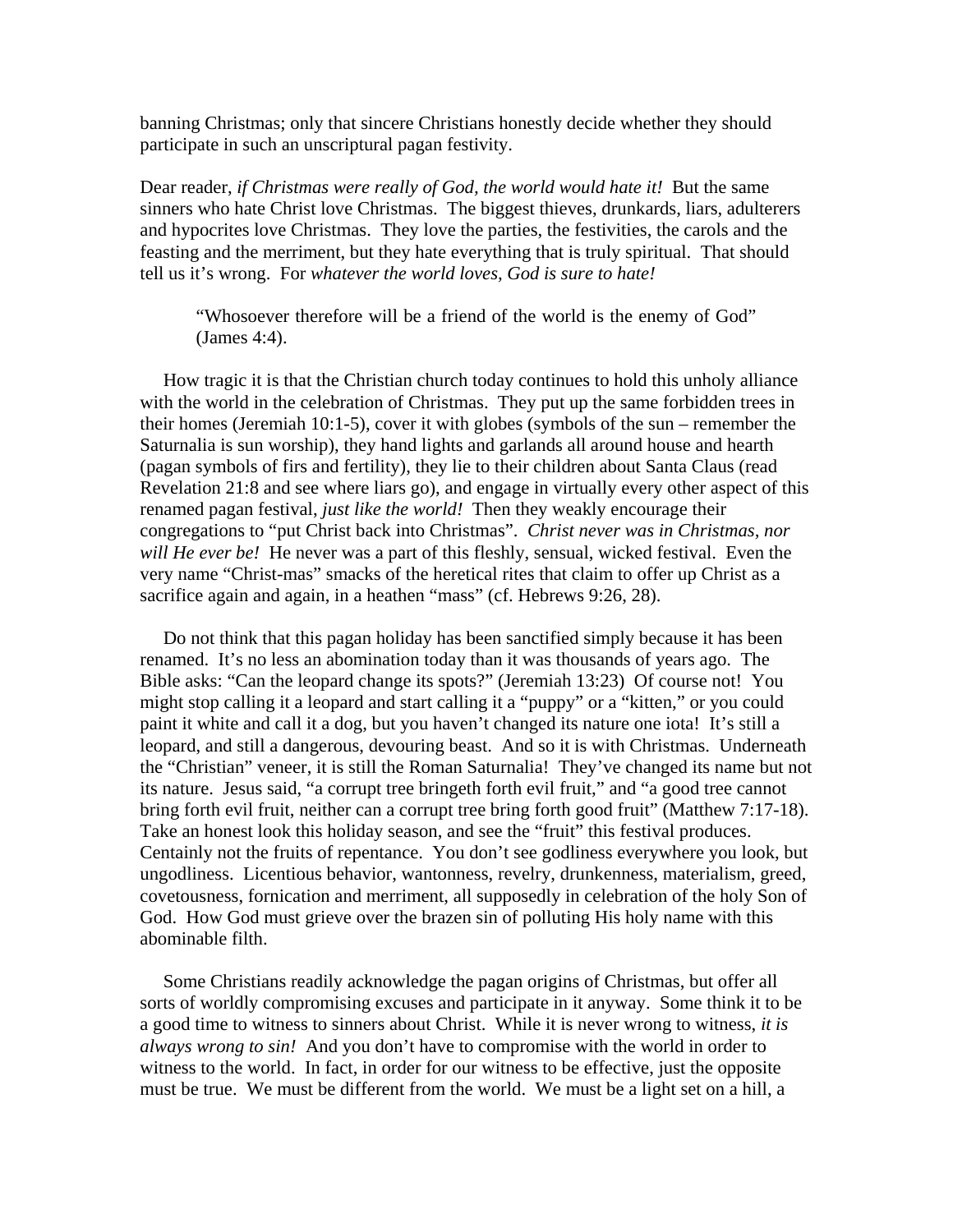holy, peculiar people (cf. Matthew 5:13-16; I Peter 2:9). God says to the church in our generation to *come out from spiritual Babylon; come out from all that is false is religion.*

"Come out of her my people, that ye be not partakers of her sins." (Revelation 18:4)

 As II Corinthians 6:17-18 says, we must "come out from among them and be separate, and touch not the unclean thing!" There can be no agreement between the temple of God and idols, no fellowship between truth and lies, not mixture of paganism with Christianity  $\mathbb{R}^2$ 

"for what fellowship hath righteousness with unrighteousness? And what communion hath light with darkness? And what concord hath God with Belial?" (II Corinthians 6:14-15)

 Shall we follow the world and join with those who blaspheme and cast our Lord out in drunkenness and revelry in the celebration of the birthday of our Lord Jesus? Never! The Scriptures say, "Thou shalt not follow a multitude to do evil" (Exodus 23:2).

 **But won't we deprive the children if we don't celebrate Christmas?** Deprive them of what? The truth? If you really want to deprive them, continue to celebrate the world's holidays, continue to celebrate the Romish Saturnalia; set up the forbidden idolatrous tree, continue to lie to your children about Santa Claus, and you will deprive them and yourself of truth, light, and maybe much more than that. (If you read Revelation 21:8 earlier, you know where liars go.) Christians, we are responsible to bring up our children "in the nurture and admonition of the Lord" (Ephesians 6:4), not in the ways of the world. *We are responsible to teach them the truth, and to walk in the truth ourselves!*

"But the hour cometh, and now is, when the true worshippers shall worship the Father in Spirit and in truth: for the Father seeketh such to worship Him. God is spirit: and they that worship him must worship him in spirit and in truth." (John 4: 23-24)

God is seeking those who will forsake the false ways, who will lay aside the traditions of men, who will worship the Lord in the beauty of holiness, and will not compromise the truth!

Jesus saith unto him, I am the way, the truth, and the life..." (John 14:6)

"Howbeit when he, the Spirit of truth, is come, he will guide you into all truth." (John 16:13)

''Sanctify them through thy truth: thy word is truth. And for their sakes I sanctify myself, that they also might be sanctified through the truth." (John 17:17, 19) "He shall judge the world with righteousness, and the people with his truth." (Psalm 96:13)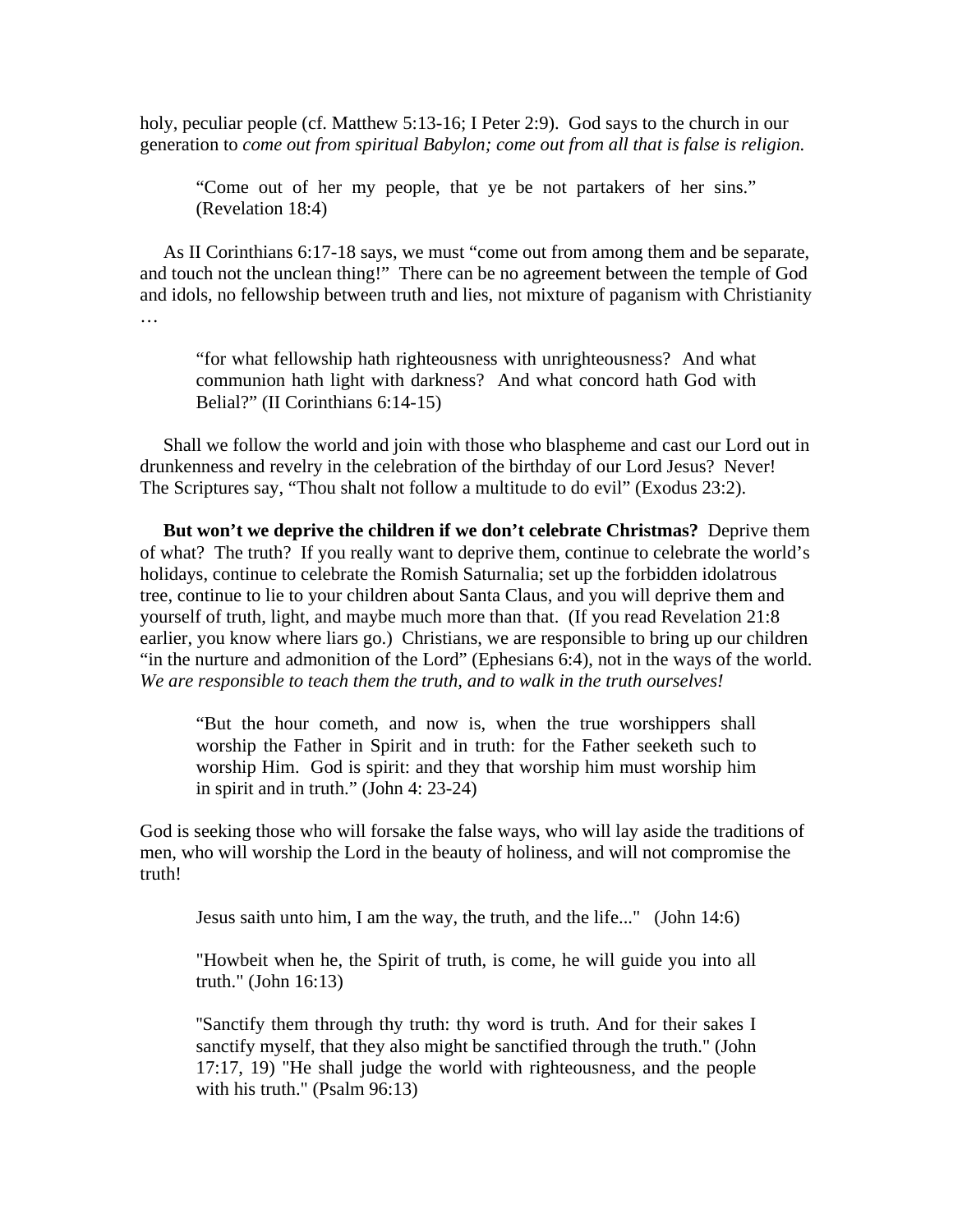God loves truth. He is concerned for the truth. He longs for those who will believe the truth, and worship Him in truth! But friend, *there isn't a shred of truth in Christmas.* Everything about this holiday is false, corrupt, idolatrous and pagan. **It is one big lie!** What will you do? What will you follow? What will you believe?

"As for me and my house, we shall serve the Lord." (Joshua 24:15)

"For ye were sometimes darkness, but now are ye light in the Lord: walk as children of light: (for the fruit of the Spirit is in all goodness and righteousness and truth;) Proving what is acceptable to the Lord. And have no fellowship with the unfruitful works of darkness, but rather reprove them." (Ephesians 5:8-11)

## **God help us to be a holy, separate people!**

## NOTES

- 1. Christina Hole, cover sheet, *Christmas and Its Customs.*
- 2. Alexander Hislop, *The Two Babylons,* p. 91.
- 3. Ralph Woodrow, *Babylon Mystery Religion,* p. 160.
- 4. Ibid., p. 162.
- 5. *The New Catholic Encyclopedia,* 1965 Ed., Vol. 2. p. 656.
- 6. *Wycliffe Bible Encyclopedia* Vol. 1, p. 259.
- 7. *The Bible*, Rom. 3:24-25; 5:1,9; Col. 1:22; Heb. 9 :14- 15,26,28; 10:10,19-20.
- 8. George W. Curtis, *Christmas,* p. 9.
- 9 Charles Haff, *The Message of the Christian Jew,* newsletter, Nov./Dec. 1977.
- 10. Ralph Woodrow, *Babylon Mystery Religion,* p. 163.
- 11. *Encyclopedia Americana,* Vol. 6. p. 623.
- 12. *Encyclopedia Britannica,* 1968 Ed,. Vol. 5. pp. 704, 705.
- 13. George W. Curtis, *Christmas,* p. 5.
- 14. 0. M. Spencer. *Christmas Throughout Christendom,* p. 19.
- 15. L. R. Shelton. *Christmas, A Demon Holiday,* pp. 3,4.
- 16. Christina Hole. *Christmas and Its Customs,* pp. 21,22.
- 17. Albert James Dager, "The Origins of Christmas Tradition," *Media Spotlight,* p. 2.
- 18. R. F. Becker. *The Truth About Christmas,* pp. 19.20.
- 19. *The Bible,* Deut. 12:2. I Ki. 14:23; II Ki. 16:4; 17:10; Eze. 6 :13.
- 20. Ralph Woodrow, *Babylon Mystery Religion.* pp. 165, 166.
- 21. William Sansom, *A Book of Christmas,* pp. 45,46.
- 22. Lasley F. Gober, *The Christmas Lover's Handbook,* p. 64.
- 23. Ralph Woodrow. *Babylon Mystery Religion,* p. 164.
- 24. Christina Hole, *Christmas and Its Customs*, p. 35.
- 25. Ibid., p. 36.